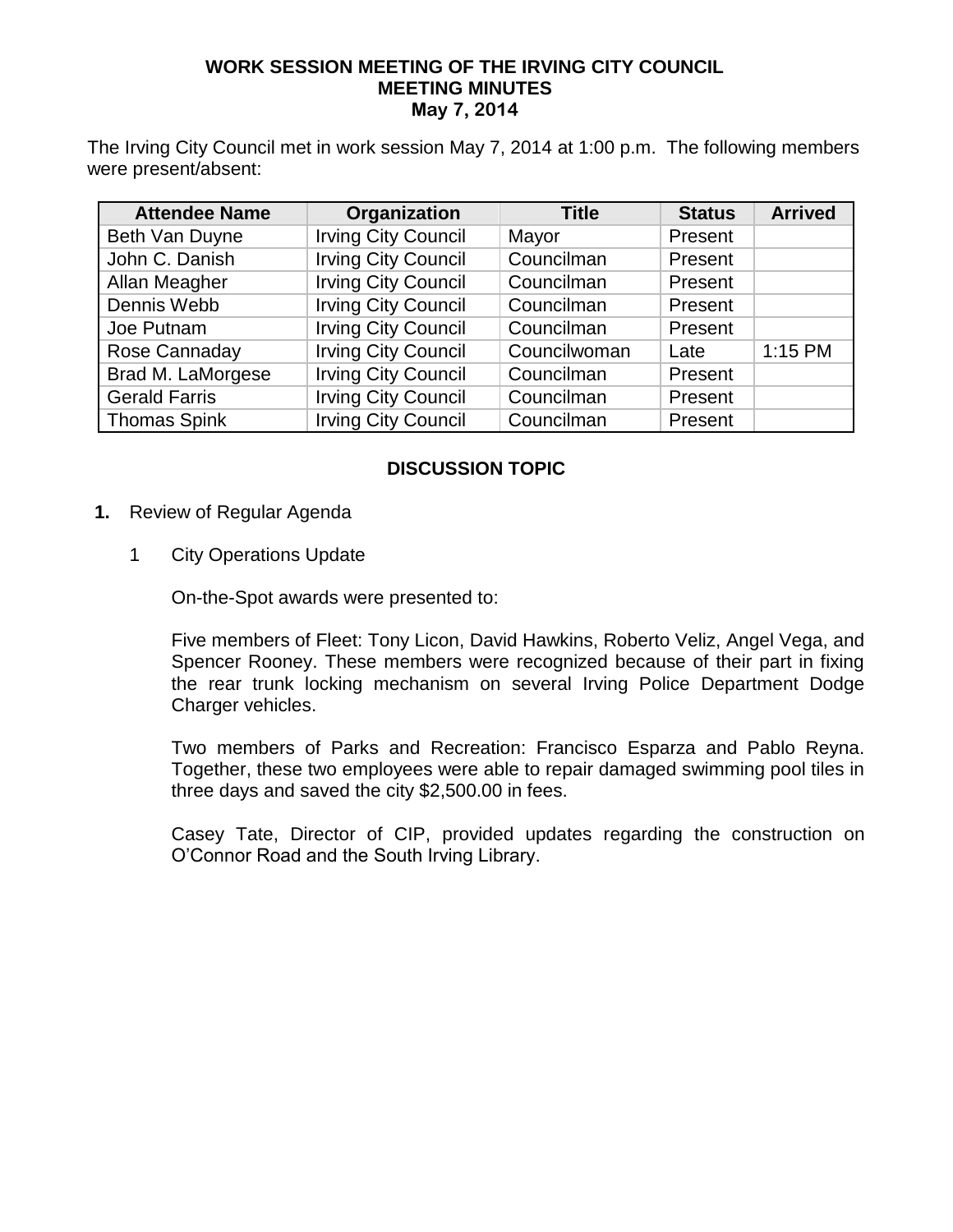## ZONING CASES AND COMPANION ITEMS

24 Ordinance -- Zoning Case #ZC14-0001 - Amending the Comprehensive Plan to Change the Recommended Land Use from "Retail" to "Low Density Residential" and Granting S-P-2 (Generalized Site Plan) for R-6 (Single Family) Uses - Approximately 20.62 Acres on the North Side of Interstate Highway 635 and the South Side of Ranchview Trail, West of Valley Ranch Parkway - DDC, Inc., Applicant - Prime Ventures Group, LLC, Owner - (Postponed at the April 17, 2014 City Council Meeting)

Steve Reed, Planning and Zoning Director, presented the applicant's request, noting staff recommends approval.

Councilman LaMorgese noted, again, that he would like to move this item back 120 days to give the city further time to consider this zoning case.

25 Ordinance -- Zoning Case #ZC14-0005 - Amending the Comprehensive Plan to Change the Recommended Land Use from "Retail" to "Low Density Residential and Retail" and Granting S-P-2 (Generalized Site Plan) for R-6 (Single Family) and C-N (Neighborhood Commercial) Uses - Approximately 7.8 Acres Located on the West Side of Esters Road, and the East Side of State Highway 161, South of Walnut Hill Lane - JDJR Engineers and Consultants, Applicant - North Star Othel, Ltd., Owner - (Postponed at the April 17, 2014 City Council Meeting)

Steve Reed, Planning and Zoning Director, presented the applicant's request, noting staff recommends approval.

Instead of a fence the council requested that the developer invest in a masonry wall along SH 161. The integrity and strength needs to last for years to come and council feels it would be more stable to go this route.

26 Ordinance -- Zoning Case #ZC14-0006 - Granting S-P-1 (Detailed Site Plan) for R-AB (Restaurant with the Attendant Accessory Use of the Sale of Alcoholic Beverages for On-Premises Consumption) and Museum Uses with a Variance to the Distance Separation Requirements from a Church - Approximately 0.3994 Acres Located at 222 East Irving Boulevard - Thomas Kreason, Applicant - City of Irving, Owner

Steve Reed, Planning and Zoning Director, presented the applicant's request, noting staff recommends approval.

Council discussed potential noise levels and if this would concern residents when events are downtown. Residents and businesses within a 500 foot circumference around this development were notified regarding this request, which is more than the 200 foot circumference required by state law. There were not enough opposition votes to require a super majority vote of the council to approve this item.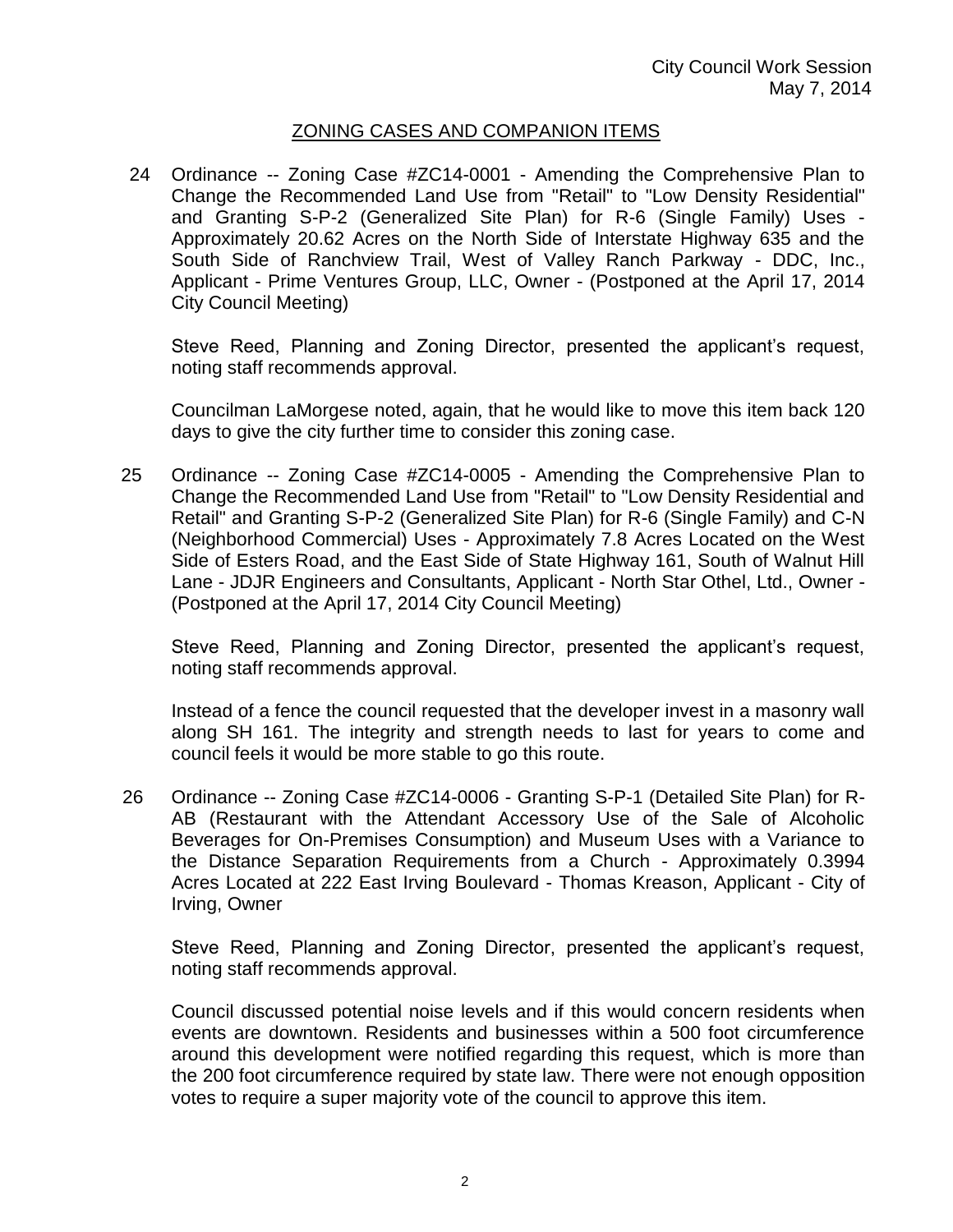27 Ordinance -- Zoning Case #ZC14-0012 - Granting S-P-2 (Generalized Site Plan) for FWY (Freeway) District Uses Including Bus Sales and Service Uses - Approximately 4.14 Acres Located on the North Side of Northgate, East of Valley View Lane - Creative Bus Sales, Inc., Applicant - NVV Partners, LTD., Owner

Steve Reed, Planning and Zoning Director, presented the applicant's request, noting staff recommends approval.

28 Ordinance -- Zoning Case #ZC14-0013 - Granting S-P-2 (Generalized Site Plan) for R-6 (Single Family) Uses - Approximately 0.135 Acres Located at 3907 Avalon Avenue - Daniel Hernandez, Applicant/Owner

Steve Reed, Planning and Zoning Director, presented the applicant's request, noting staff recommends approval.

29 Ordinance -- Zoning Case #ZC14-0014 - Granting S-P-2 (Generalized Site Plan) for R-6 (Single Family) Uses - Approximately 0.145 Acres Located at 1701 Trotter Street - Dennis Doiron, Applicant - Hector Cerritos, Owner

Steve Reed, Planning and Zoning Director, presented the applicant's request, noting staff recommends approval.

30 Ordinance -- Zoning Case #ZC14-0019 - Granting R-3.5 (Two-Family District) - Approximately 0.42 Acres Located at 700-702 South Delaware Street - Jeffrey Wilson, Applicant/Owner

Steve Reed, Planning and Zoning Director, presented the applicant's request, noting staff recommends approval.

31 Ordinance -- Zoning Case #ZC14-0020 - Granting S-P-1 (Detailed Site Plan) for R-AB Restaurant with the Attendant Accessory Use of the Sale of Alcoholic Beverages for On-Premises Consumption) Uses - Approximately 2,943 Square Feet Located at 10009 North Macarthur Boulevard, Suite #121 - New York Pizza & Pasta, Applicant - Wells Management, Inc., Owner

Steve Reed, Planning and Zoning Director, presented the applicant's request, noting staff recommends approval.

32 Resolution -- Appointment to the Irving Flood Control District Section III to Fill Two-Year Terms Expiring January 2016

Mayor Pro Tem Gerald Farris reviewed the board member for consideration for appointment.